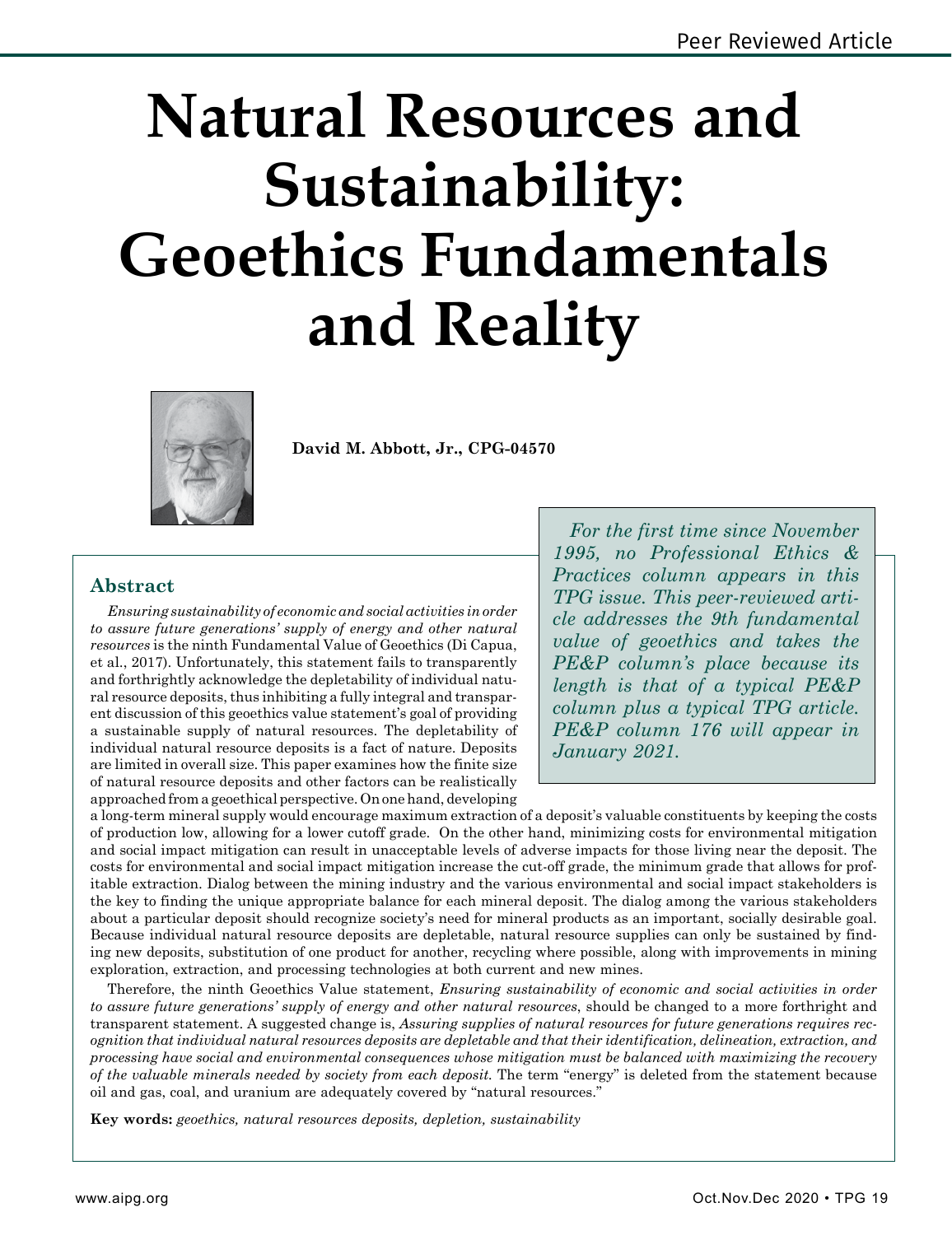#### **Introduction**

The Geoethics concept arose from an idea conceived in April 2012 at the European Geosciences Union and developed at the 34th and 35th International Geological Congresses. The Cape Town Statement on Geoethics (Di Capua, et al., 2017) included a list of ten fundamental geoethical values (see side bar).1 The ninth fundamental value states, "Ensuring sustainability of economic and social activities in order to assure future generations' supply of energy and other natural resources." Unfortunately, this statement fails to transparently and forthrightly acknowledge the depletability of natural resource deposits thus inhibiting a fully integral and transparent discussion of this geoethics value statement's goal of providing a sustainable supply of natural resources. The depletability of natural resource deposits is a fact of nature. Deposits are size limited. This same failure to forthrightly acknowledge and address the depletability of natural resource deposits is a major failing of International Association for the Promotion of Geoethics' (IAPG's) *White Paper on Responsible Mining*  (Arvanitidis, et al., 2017). As Schendler (2009, p. 9) emphasizes, "The great flaw in the sustainable-business movement today is that few are willing to admit that achieving sustainability is difficult, and maybe impossible, without big changes in the way the world currently operates."

A significant problem in discussing the sustainable development of natural resource deposits is a clear understanding of what "sustainable development" means. The widely cited UN Brundtland Commission 1987 report's definition states, "Sustainable development is the kind of development that meets the needs of the present without compromising the ability of future generations to meet their own needs." Thus, there are no limits on the life of a "sustainable development" as commonly used and understood. The problem is that individual natural resource deposits are finite in size, are depletable, and any extraction of a particular deposit will eventually lead to its exhaustion. This paper examines how the finite size of natural resource deposits and other factors can be realistically approached from a geoethical perspective.

This paper will focus on solid mineral deposits that are extracted using mining methods. But other types of natural resource occurrences such as oil and gas reservoirs, geothermal energy systems, mineral extraction from brines (lithium for example), and the increasing number of "mined" water aquifers are depletable and the general concepts discussed apply to these other types of natural resource occurrences as well.

## **The development of geoethics**

"Geoethics" was defined in 2012 at the 34th International Geological Congress in Brisbane, Australia from an idea conceived during the European Geosciences Union in the preceding April. The Cape Town Statement on Geoethics was published following the 35th International Geological

1. The International Association for Promotion of Geoethics (IAPG) is supported by over 20 associated geoscience organizations, many of which are internationally recognized. Conspicuously absent from this list of associates are major, internationally recognized mining and petroleum organizations including the American Association of Petroleum Geologists, the Australasian Institute of Mining and Metallurgy (AusIMM), the Canadian Institute of Mining, Metallurgy, and Petroleum (CIM), the Institution of Mining and Metallurgy, the Society for Mining, Metallurgy, and Exploration (SME), and the South African Institute of Mining and Metallurgy. These mining organizations are very interested in the social licensing aspects of mining.

## **The Fundamental Values of Geoethics**

**1. Honesty, integrity, transparency and reliability of the geoscientist, including strict adherence to scientific methods.**

**2. Competence, including regular training and lifelong learning.**

**3. Sharing knowledge at all levels as a valuable activity, which implies communicating science and results, while taking into account intrinsic limitations such as probabilities and uncertainties.**

**4. Verifying the sources of information and data, and applying objective, unbiased peer-review processes to technical and scientific publications.**

**5. Working with a spirit of cooperation and reciprocity, which involves understanding and respect for different ideas and hypotheses.**

**6. Respecting natural processes and phenomena, where possible, when planning and implementing interventions in the environment.**

**7. Protecting geodiversity as an essential aspect of the development of life and biodiversity, cultural and social diversity, and the sustainable development of communi-ties.**

**8. Enhancing geoheritage, which brings together scientific and cultural factors that have intrinsic social and economic value, to strengthen the sense of belonging of people for their environment.**

**9. Ensuring sustainability of economic and social activities in order to assure future generations' supply of energy and other natural resources.**

**10. Promoting geo-education and outreach for all, to further sustainable economic development, geohazard prevention and mitigation, environmental protection, and increased societal resilience and well-being.**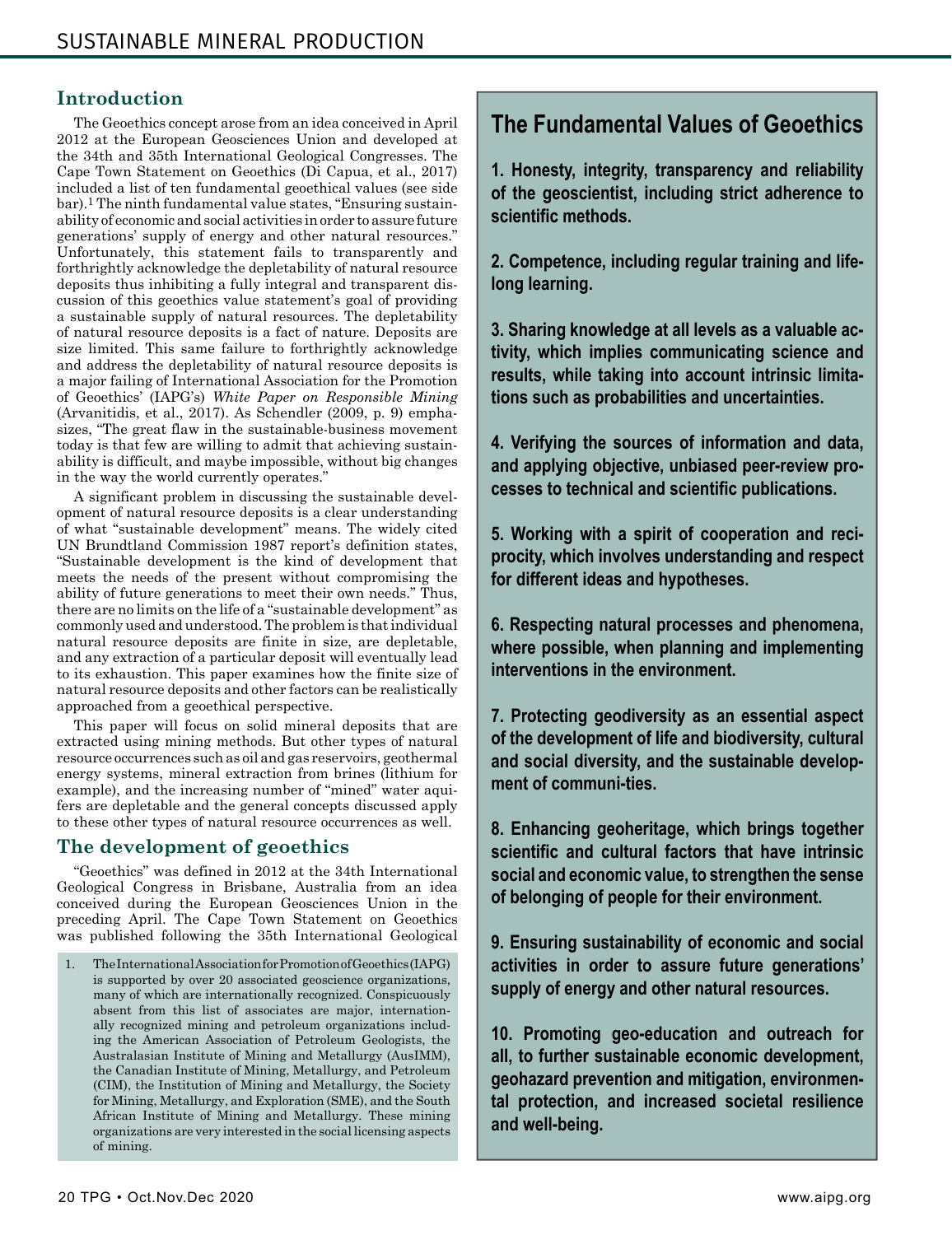Congress in Cape Town, South Africa (Di Capua, et al., 2017). The Cape Town Statement defined geoethics as: "Geoethics consists of research and reflection on the values which underpin appropriate behaviours and practices, wherever human activities interact with the Earth system. Geoethics deals with the ethical, social and cultural implications of geoscience education, research and practice, and with the social role and responsibility of geoscientists in conducting their activities." The Cape Town Statement on Geoethics stated that its purpose is, "Embracing geoethics is essential: to improve both the quality of professional work and the credibility of geoscientists, to foster excellence in geosciences, to assure sustainable benefits for communities, as well as to protect local and global environments; all with the aim of creating and maintaining the conditions for the healthy and prosperous development of future generations."

The Cape Town Statement contains ten fundamental values of geoethics. The first six of these values are more or less standard parts of geoscience ethics codes advocating honesty, transparency, competence, verification of information and data, unbiased science, etc. New fundamental geoethics values are:

- •Protecting geodiversity as an essential aspect of the development of life and biodiversity, cultural and social diversity, and the sustainable development of communities.
- •Enhancing geoheritage, which brings together scientific and cultural factors that have intrinsic social and economic value, to strengthen the sense of belonging of people for their environment.
- •Ensuring sustainability of economic and social activities in order to assure future generations' supply of energy and other natural resources.
- •Promoting geo-education and outreach for all, to further sustainable economic development, geohazard prevention and mitigation, environmental protection, and increased societal resilience and well-being.

As Bohle and DiCapua (2019) note, "The recent development of the concept 'geoethics' is a response by geoscientists to shape deeper engagement with their professional responsibilities and the wider societal relevance of geosciences. This introductory chapter outlines the development of geoethics to date, as a 'virtue ethics' focusing primarily on the role of the geoscientist, describes its meaning and function in relation to neighboring fields and explores how to situate geoethics in relation to a wider range of issues that require ethical consideration." This widening of geoscience professional ethics can be expected to spread to the ethics codes of other professions. The goal of "further sustainable economic development…and increased societal resilience and well-being" should become part of environmental and social licensing ethics as well.

#### **Natural resource supplies are vital**

Everything humans use is derived from natural resource extraction or agriculture (including forestry, livestock, and fishing). The quip, "If it can't be grown, it has to be mined" may sound trivial but it is true. As our societies become increasingly urbanized and increasingly displaced from the natural resource and agricultural bases for our economies, our societies become increasingly generally ignorant about the foundational importance of mining and agriculture. While at first glance it appears that electricity comes from the plug in the wall, electricity has to be generated by some means. The copper wire behind the plug does not cause most people to think of the details of copper mining, processing, and refining that occurs prior to the creation of the wire.

The Preamble of the IAPG's *White Paper on Responsible Mining* (Arvanitidis, et al., 2017) does point out other important characteristics of natural resource deposits:

- •Modern societies are dependent on mineral-based products. Energy technology, information and communications technology, consumer electronics, infrastructure, logistics and food production all increasingly rely on an ever-widening array of minerals and metals. For example, production of a personal computer or a smartphone needs over 40 elements.
- •Mineral and metal consumption strongly correlates with economic growth and urbanization. Three billion additional people will likely move to cities by 2050. Improved recycling, resource efficiency, better product design and new materials will reduce mineral and metal consumption per capita, but mining of primary resources will continue to play an important role in the future in building sustainable societies.
- •Geology defines the occurrence of mineral deposits, so mining is geographically constrained, but the use of the products of mining in down-stream industries or as final products often takes place in continents and countries different from the location of the mine. Therefore, mining communities do not necessarily appreciate the importance of mineral production for the welfare of people living in other countries, particularly if there is no tangible sharing of those benefits.
- •Mining cannot choose locations that are logistically, socially, environmentally, or politically optimal, appropriate, or 'friendly'. This means that companies may have to deal with circumstances that could pose ethical challenges including: the relationship with local communities, position in the landscape/environment, relationship with local and national governments, weak governance and associated increased risk of corruption and bribery. It is necessary to deal with these challenges in a responsible way.

How are these characteristics of mineral deposits and the demands for mineral products now and in the future going to be balanced? These are legitimate geoethical questions. However, as Grennan and Clifford (2017) point out, most proponents of sustainable resources ignore geology, ignore the fact of depletability, and the unequal but worldwide distribution of deposits including locations in countries with less stringent environmental laws and reputations for various forms of governmental corruption.

Figure 1 presents the 2020 edition of the Minerals Education Coalition's "mineral baby." The mineral baby predicts that every American born in 2020 will need an estimated 3.19 million pounds of mineral products during its lifetime. Abbott (2017) describes how the estimates shown in each year's mineral baby are calculated along with graphs of some changes in the amount of particular mineral commodities over time. Although the mineral baby's data is American, the mineral baby reflects the estimated minerals use of developed countries and the usage goals of under-developed countries. Certainly, modifications are needed to provide worldwide estimates of mineral usage requirements, but Figure 1 remains a useful estimate within its inherent limits. The Minerals Education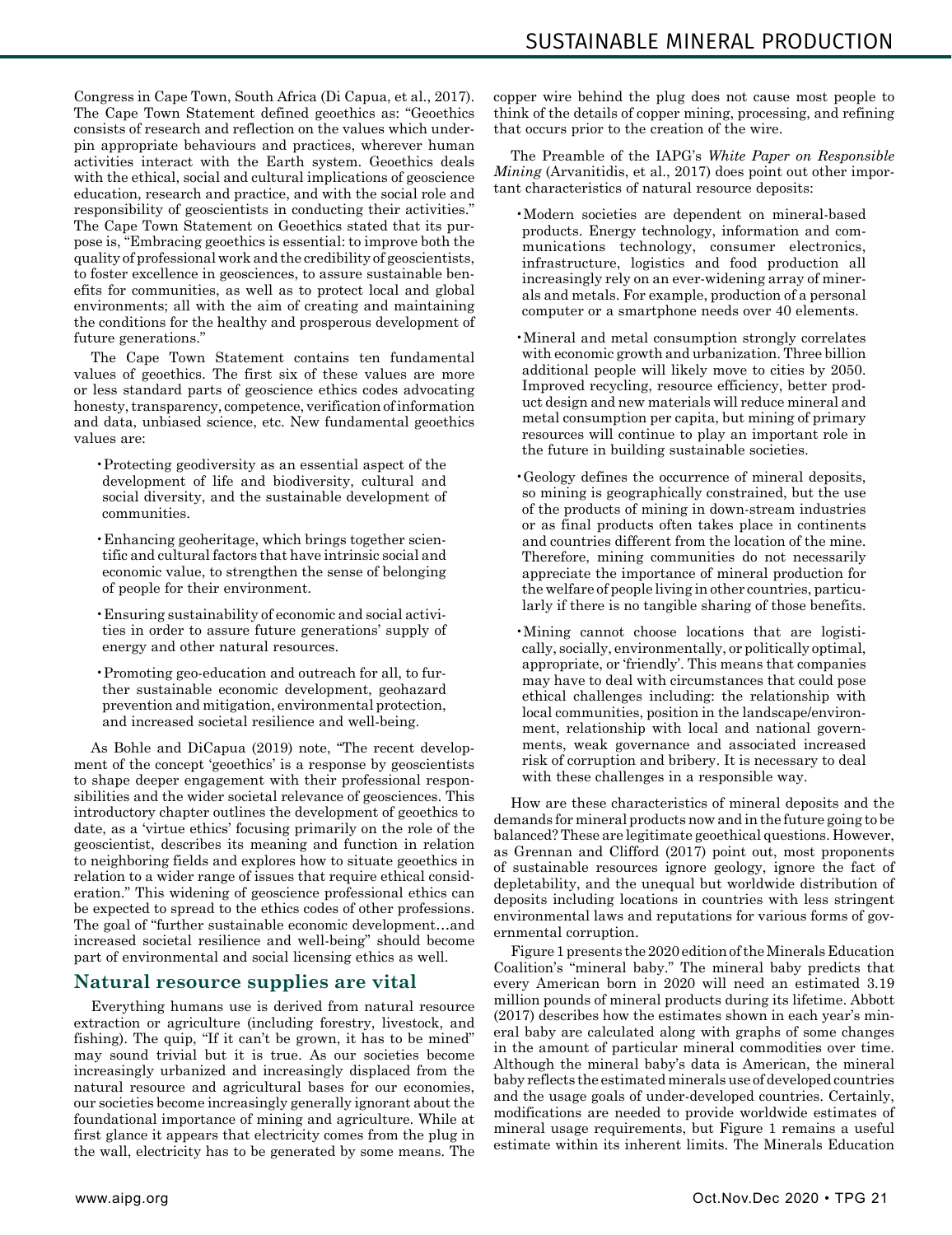

Figure 1 - 2020 mineral baby, www.MineralsEducationCoalition.org.

Coalition encourages the widespread copying and distribution of each year's mineral baby as long as the copyright and web address are retained.

#### **Natural resource deposits are depletable**

The concept of sustainable development has been, and still is, subject to criticism, including the question of what is to be sustained in sustainable development. "The production of mineral resources and fossil fuels would seem to be activities that cannot, by definition, be sustainable, but extractive industries provide necessary contributions to society" (Wessel, 2016). The depletability of natural resource deposits is a fact of nature. Deposits are limited in size. In addition to the limits on absolute deposit or occurrence size, various factors of geology, deposit delineation techniques, extraction and processing technologies, and extraction costs combine to prevent complete (100%) extraction of the contained valuable mineral(s) (the economically recoverable metal-bearing and other minerals) in a deposit. This is true regardless of whether the valuable resource comprises 100% of the core of a deposit, for example, a paper-grade marble or dimension stone granite, or a few parts per million (grams per tonne) in the case of gold and platinum group metal deposits. The mine life of a deposit depends on its size, the grade (i.e. the percentage of valuable mineral(s) in the deposit, the cut-off grade (the grade at which extraction becomes unprofitable), and the extraction rate. Some deposits are mined out within a few years while others may last decades.

## **Natural resource deposits are not uniformly distributed**

Natural resource deposits are unevenly scattered around the world. Some areas are mineral rich, for example the southern part of the Katanga Province of the Democratic Republic of the Congo, which contains the majority of the world's cobalt production and significant copper resources. The world's major platinum group metal deposits are in South Africa, Russia, and Zimbabwe with much smaller occurrences in the Stillwater Complex of southcentral Montana and various parts of Ontario and Quebec. The world's major iron deposits are in the older  $(\approx 2+)$  billion-year-old) cratons of the globe. Major deposits of phosphates, a critical fertilizer (the P of N-K-P of fertilizer composition), occur in central Florida (increasingly depleted) and in a trend across northern Africa from Morocco to Saudi Arabia. The rare earth elements have traditionally come from either the Mountain Pass deposit in southern California or China. Rare earth element deposits are not so rare, but most are low grade and the most common rare earth element-containing mineral is monazite (Ce, La, Y, Th) $(PO<sub>4</sub>,$  $SiO<sub>4</sub>$ ). Thorium (Th) is radioactive, creating an environmental hazard when processed for the rare earth elements. The La in monazite's formula stands for the lanthanide series rare-earth elements, which, except for cerium, are very difficult to chemically separate and which make individual rare earth element oxides expensive to recover. Natural resource deposits occur where they are and not necessarily in areas deemed less environmentally sensitive or in less socially desirable locations.

#### **Balancing resource recovery with environmental and social impact mitigation**

The extraction of a natural resource deposit produces one or more holes in the ground of widely varying size. The clay pits of Hopi and other Native American potters may be fairly small as were the somewhat larger Native American flint quarries. In sharp contrast are the giant iron mines of northern Minnesota and Michigan or the porphyry copper mines including such giants as the Bingham Canyon Mine west of Salt Lake City, UT or the Chuquicamata Mine complex of northern Chile. In addition to the holes and piles of waste rock, mineral process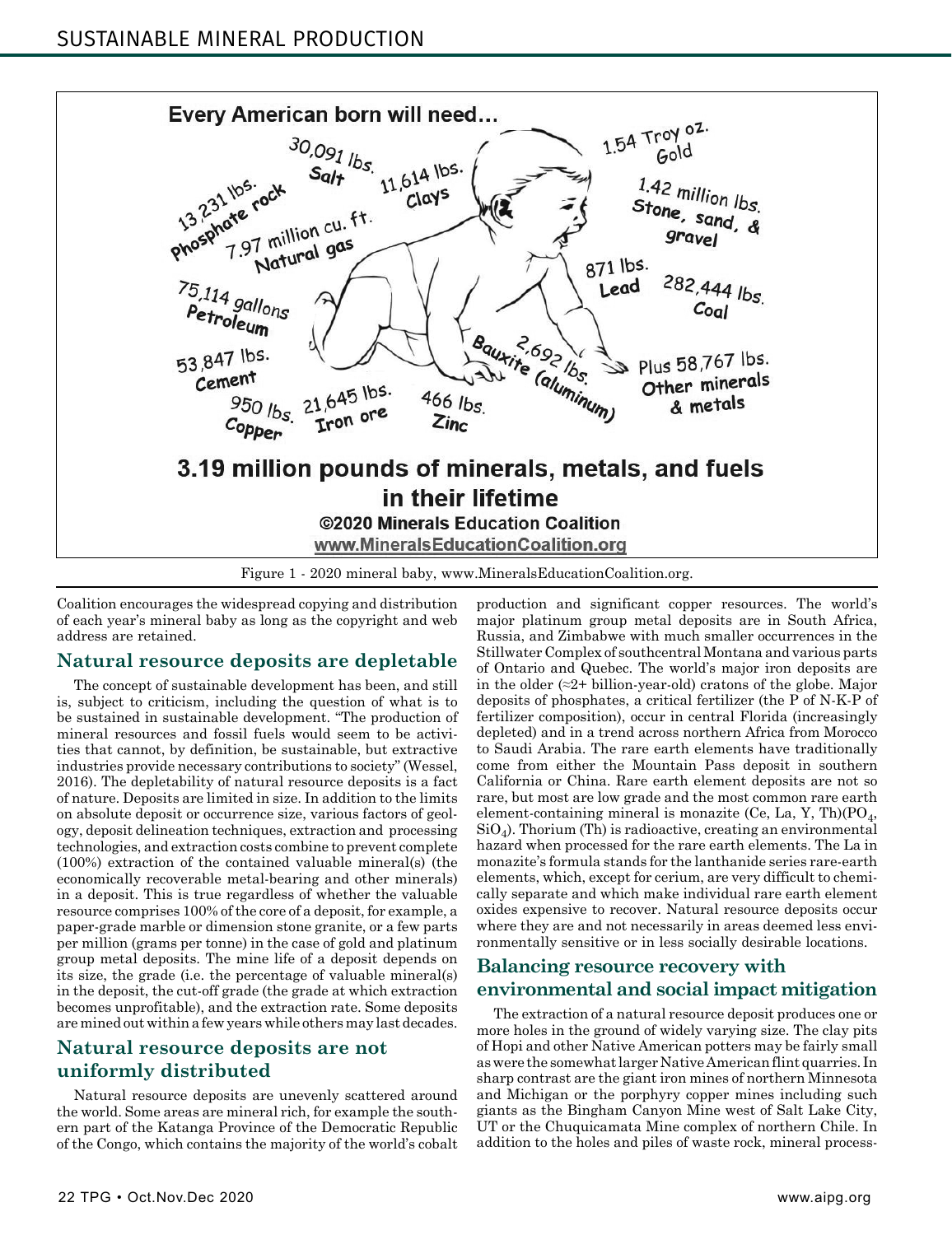ing techniques may add adverse environmental consequences, such as the use of mercury to recover gold by amalgamation, particularly by artisanal or small mining operations. The fact that many metal mines are within pyrite-rich rocks whose oxidation produces acid mine drainage is another variety of potentially adverse environmental consequence of mining. Small amounts of mercury-, arsenic-, and other toxic elementbearing minerals may be part of the suite of minerals comprising a particular deposit. These and other factors contribute to the potentially adverse environmental consequences from mining that should be addressed.

The social impacts resulting from the construction and operation of a mine can also be significant. Roads, public utilities, sewer and water lines, schools, town-size expansions or creation of new towns are examples. Frequently, the people already living near the mine site desire training that allows them to work at the mine. The social impacts vary considerably from project to project and must be dealt with on a project by project basis. As Bilham and Di Capua (2020) point out:

Living sustainably, prosperously and equitably on our crowded planet in the coming decades will depend on mining. However rapidly we increase recycling rates, improve resource efficiency and reduce demand for raw materials through new approaches to product design and use, we will continue to need to mine significant quantities of an ever-increasing range of elements. The mineral needs of the near future will be quite different from those of the recent past, given the urgent need to transition to low-carbon energy systems and to harness new, materially complex technologies to address a nexus of environmental, social and economic challenges, as articulated in the UN Sustainable Development Goals. Meeting these needs will mean mining in new places and communities—as well as in settings that bear the scars of unethical and unsustainable practices of the past and will depend on the engagement and support of communities rightly seeking to assert their rights and defend their interests. It is therefore essential, from both a moral and practical standpoint, to mine responsibly, minimizing negative social and environmental impacts, maximizing benefits and legacies to

affected communities, and including them as partners in a shared societal enterprise.

Bilham and Di Capua's observations are from the Introduction to Jan Boon's *Relationships and the course of social events during mineral exploration: an applied sociology approach* (2020). Boon discusses the various relationships between an exploration company and the various people and groups that are encountered in the course an exploration project. The nature of the relationships between the exploration company and these people and groups will determine whether and with what ease, or lack thereof, the exploration project's technical aspects (geology, mine design, process testing, mineral resource and reserve delineation, etc.) can proceed to the development of an operating mine.

"Ore" is that part of a mineral deposit from which one or more valuable minerals can be legally extracted at a profit. That is, the revenues received from a mine's operation must exceed the costs of mining and processing the contained minerals for sale. On one hand, developing a long-term mineral supply would encourage maximum extraction of a deposit's valuable constituents by keeping the costs of production low thus allowing for a lower cutoff grade. But minimizing costs for things like environmental mitigation and social impact mitigation can result in unacceptable adverse impacts for those living near the deposit. The costs for environmental and social impact mitigation increase the cut-off grade, the minimum grade that allows for profitable extraction. A higher cut-off grade results in reducing the maximum recovery percentage of the valuable mineral(s) in a deposit. Mining industry mineral resource and mineral reserve classification systems such as the Society for Mining, Metallurgy, and Exploration's *SME Guide for Reporting Exploration Information, Mineral Resources, and Mineral Reserves* (2017) or the Australasian JORC Code (2012) define critical terms and provide detailed guidance about the information required in order to determine that a mineral reserve (the economically extractable part of a mineral deposit) exists. This includes addressing the environmental and social licensing aspects of the deposit. Figure 2 presents the need to balance maximum resource recovery with minimizing the adverse social and environmental impacts of mining.

Who decides what the balance will be? The IAPG's *White Paper on Responsible Mining* (Arvanitidis, et al., 2017) defines

responsible mining: "Responsible mining demonstrably respects and protects the interests of all stakeholders, human health and the environment, and contributes discernibly and fairly to broad economic development of the producing country and to benefit local communities, while embracing best international practices and upholding the rule of law." Doyle's (2019) blog, "Responsible investing in natural resources" examines the environmental, social, and governance (ESG) issues for responsible mining investing. These papers imply the balancing summarized in Figure 2. The *White Paper* lists 15 best practices for responsible mining. These practices require identification of and dialog with relevant stakeholders including local and regional authorities, community members, employees, contractors, and non-government organizations. Dialog among the mining industry and these stakeholders is the key to finding the



Figure 2 - Balancing resource recovery with social and environmental impact mitigation.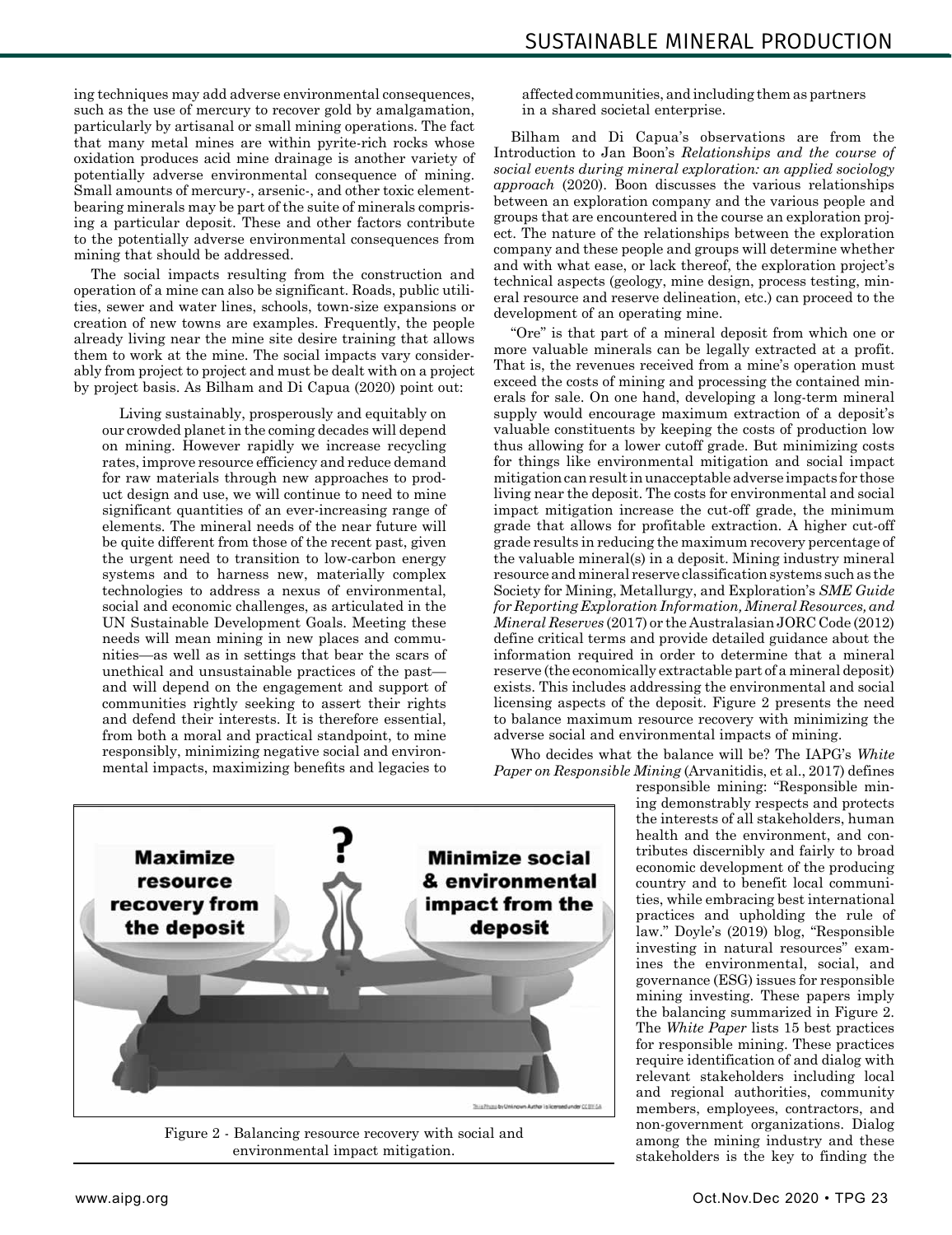appropriate balance for each mineral deposit shown in Figure 2. However, the discussion among the various stakeholders about a particular deposit should also recognize society's need for mineral products including acceptance of some level of adverse impacts.

The alternative for reaching a balance between maximum extraction and minimized adverse resulting impacts is by regulation. Oreskes and Conway (2010) in their Chapter 3 on acid rain point out that had regulations on reducing acidrain-causing emissions from coal-fired power plants been adopted sooner than they were, not only would mitigation have occurred sooner, the economic incentive to develop new, more efficient, and less costly mitigation technology would have occurred sooner as well. Enacting laws or regulations requires political power. Oreskes and Conway's review of the acid rain saga and the associated political aspects of the issue provide a good case history.

## **Finding new deposits to replace depleted ones**

Because natural resource deposits are depletable, natural resource supplies can only be sustained by finding new deposits. Even when substitutes for the use of a particular mineral product are found, deposits of the substitute minerals must be found. Grennan and Clifford (2017) observe, "Fundamental to a sustainable supply of raw materials for manufacturing industry is a mining industry; fundamental to a sustainable mining industry is a vibrant exploration industry; fundamental to a vibrant minerals exploration industry is geology. The real problems of the technical and financial risk attaching to mineral exploration, and the importance of geology, are rarely discussed. Grennan and Clifford (2017) point out:

There are two principal reasons why exploration tends to be ignored in all of this debate. Firstly, the high risk of no success—exploration success in Ireland is around 5,000 to 1. Most people, especially those in government service or in academia, rarely understand why anyone would undertake such risks. This is why there is a special section within the Stock Exchanges for such high-risk companies. Secondly, having succeeded in finding a viable deposit, the extent of the regulatory obstacles put in the way of development is enormous, and costly. They can be ameliorated, but the environmental lobby has totally captured the administrative system.

Mineral exploration and the risks involved are also impacted by the fact that the easily found deposits that occur on or near the surface have pretty much been found. The remaining deposits are further below the surface and harder to find. Wood (2018) observed that while the amounts spent on exploration have climbed significantly, the number of discoveries has declined. Wood attributes this to the continued focus on exploring for open-pit mining targets and suggests that exploration should refocus on targets requiring underground mining methods. Wood and Hedenquist (2019) describe the needed changes in exploration strategy. Moving to underground mining methods can change the environmental impacts but underground mining costs more on a per tonne basis that open pit mining.

Although changed exploration strategy is needed, it may or may not significantly reduce exploration risk. Grennan and Clifford (2017) cogently observe:

It has been argued that the best, and most efficient, way to find a deposit is to allow small exploration companies to flourish, whereby they can raise high risk finance and/or obtain exploration funding from major mining companies. Whilst it is undoubtedly true that exploration costs are rising, the real escalation in costs is in the post-discovery pre-development phase. Few geologists will argue against an increase in environmental and reporting standards, and inevitably the smaller company cannot sustain the costs and is typically taken over by the larger partner. The major company, through social and regulatory pressure accedes to the environmental/cultural/ administrative lobby. This in turn leads to increased costs being imposed both directly and indirectly on the developer, which leads to lower profits, and thus lower tax payments, resulting in the self-fulfilling prophecy that such companies avoid paying tax. This does not have to be the case.

### **Alternatives to consider—substitutes and improved technologies**

There are alternative routes to a sustainable supply of natural resources. Substitution of one mineral or metal for another is one alternative. Lead was formerly used as the primary white pigment in paint until this use was banned.  $TiO<sub>2</sub>$ , largely from the mineral ilmenite,  $FeTiO<sub>3</sub>$ , is the current most commonly used white pigment (reading ingredient labels reveals the widespread use of mineral products in a wide variety of products if you know chemical formulas of common minerals, for example, quartz,  $SiO<sub>2</sub>$ ). Construction studs are available in wood or steel versions and some substitution between the two stud types does occur. Laminated wood beams have been used as substitutes for steel beams in buildings. Such substitutions will continue as the installed price for a particular metal or mineral product increases relative to the installed cost of the alternative, assuming job specifications are met. The relative amounts of platinum and palladium in automobile catalytic converters changes with the relative prices of the two metals.

New or improved technologies can make a huge difference. Agricola (1556, p. 217) noted that the second principal cause for mine closures was the quantity of water that flows in [that is, the inability to pump the water out or drive drainage tunnels]. The development of steam-engine driven pumps in the 18th century allowed the rejuvenation of the tin mines of Cornwall that had earlier supported the Bronze Age. Major improvements in the efficiency of mining equipment and techniques in the 20th century made possible dramatic improvements in open pit mining, which evolved from rail-based haulage to truck haulage. Similar improvements occurred in underground mines. Currently, the development of remote control, autonomous vehicles, and robotics technologies for mining equipment is expected to make significant technological advances in the coming years (Burgess-Limerick, 2020).

The extent to which substitutions and improved technologies will impact future mining and the timing of their adoption is unknown but significant impacts are expected.

#### **Post mining uses of lands**

Increasing attention is being paid to the post-mining uses of mined lands as shown by the following examples:

- •Former aggregate mine pits (sand and gravel and crushed stone quarries) are being used for water storage.
- •The ponds formed by aggregate mines are valuable features of new real estate development.